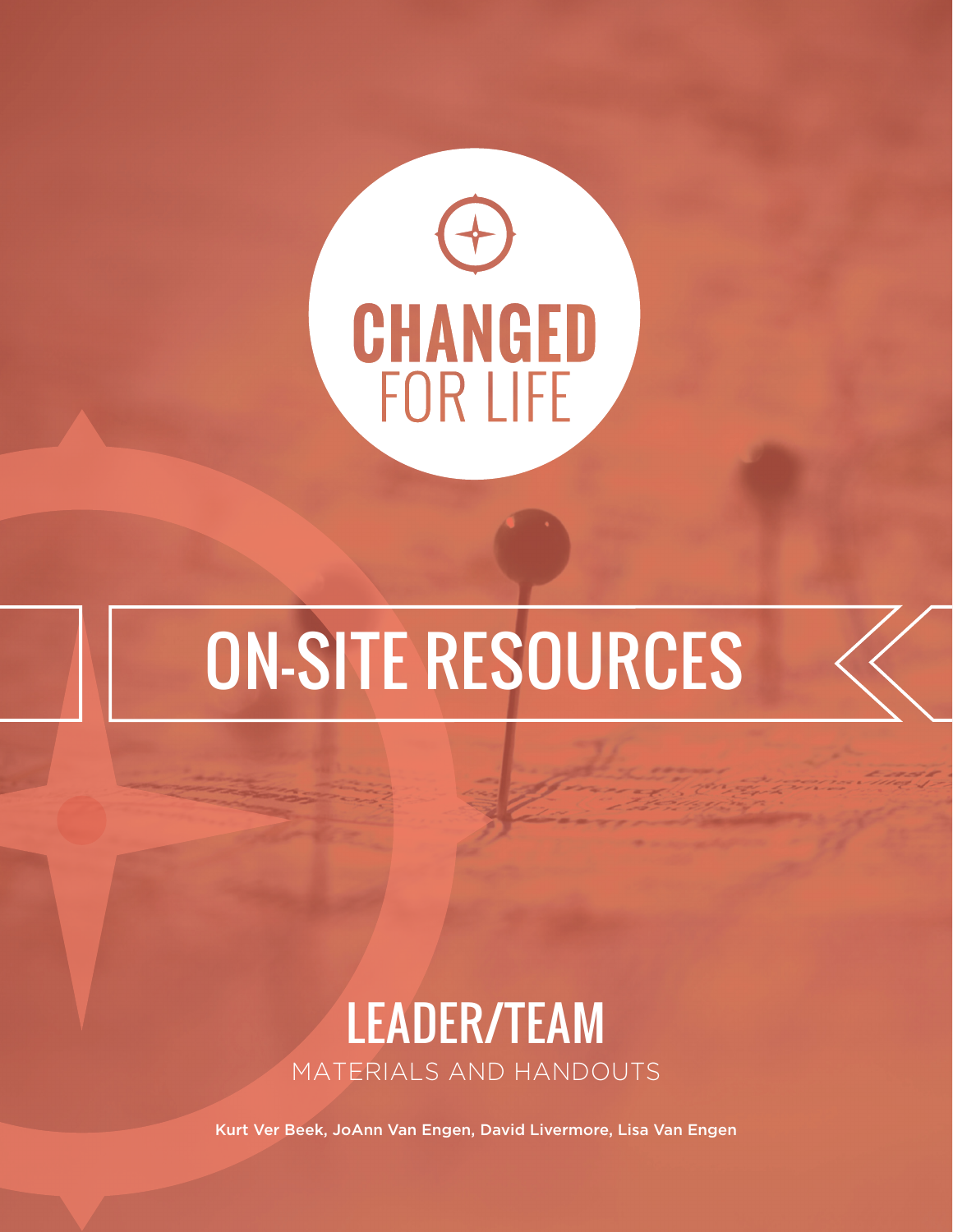### Journal Prompts STM Team On-Site Resources

Ask every day:

- What is God teaching me today?
- What changes does God want to make in me through this experience?

#### Optional Prompts:

What is one way I see God at work in this place before I arrived?

Thank God for allowing you to be a part of his mission.

What perceptions are being challenged? How has my global consciousness been stretched?

What do I want to remember when I get home, after the excitement of the trip fades and regular life resumes?

How can I practice listening today?

What can I share with others about this STM experience?